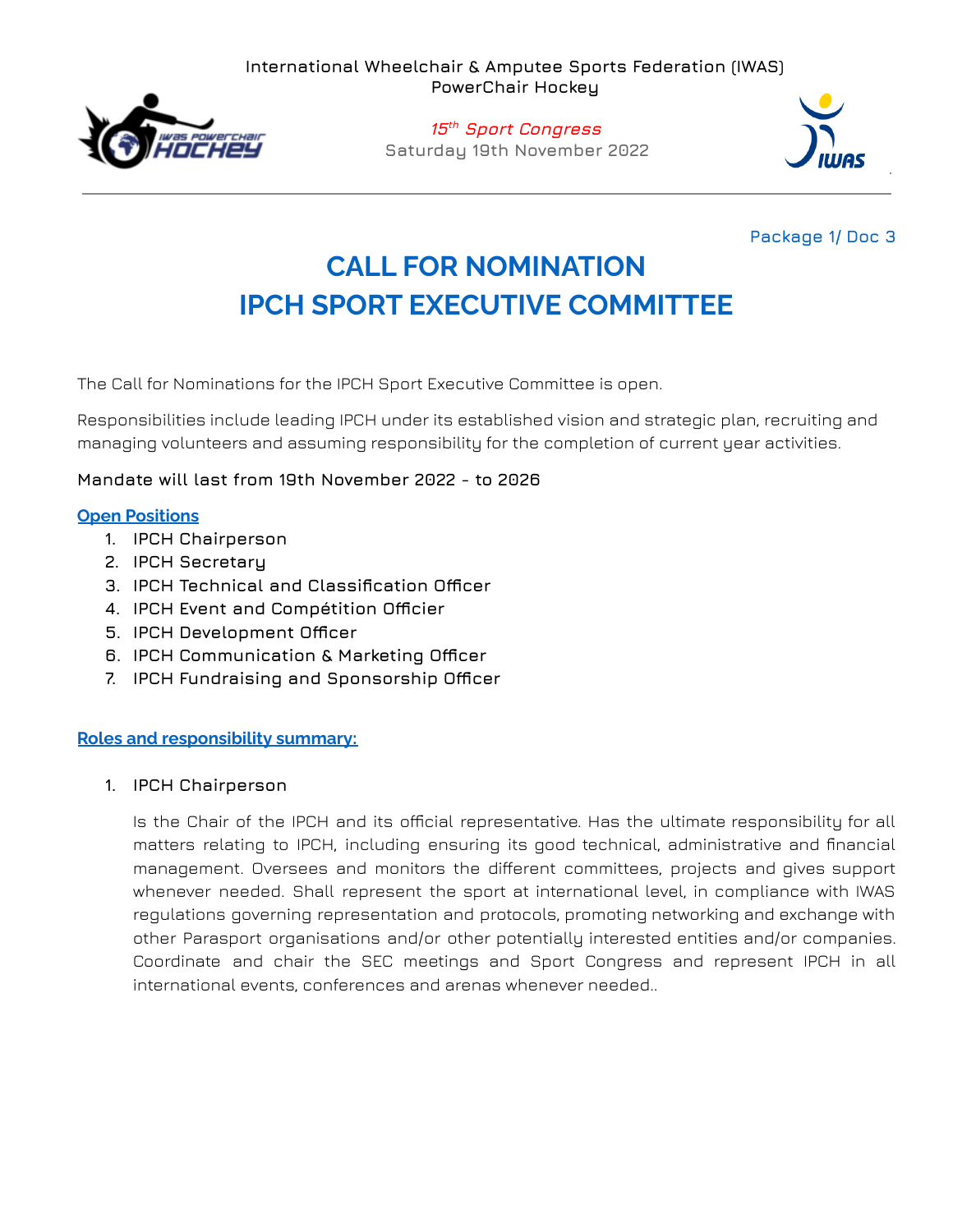

## **15 th Sport Congress Saturday 19th November 2022**



## **2. IPCH Secretary**

The Secretary carries out or delegates all of the administrative duties that enable the organisation and its members to function effectively. The Secretary is a pivotal role within the organisation, with a close involvement in the running of the organisation itself.

The role therefore requires the Secretary to have good communication skills and a general knowledge of both the playing and non-playing side of the sports. The Secretary is usually the first person an outsider contacts. The Secretary is the principal administrative officer, and provides the link between the members, the executive committee and outside stakeholders, e.g. other clubs, leagues, the National Governing Body, the local community and the media. People interested in a sports club/organisation should contact the Secretary for information or details about becoming a member, meetings, events and activities.

Here is a summary of some of the more typical key tasks of the Secretary:

- Being the first point of contact for all enquiries
- Attending meetings to represent the club/organisation e.g. league meetings, local development group meetings
- Keeping up to date with sports initiatives by compiling and checking a list of useful websites regularly
- Dealing with correspondence
- Organising the Sport Congress
- Organising and attending all Executive Committee meetings
- Taking and distributing minutes. Maintaining accurate records
- Ensuring action points from meetings have been carried out
- Collecting and analysing information from the members (statistics and questionnaires)

## **3. IPCH Technical and Classification Officer**

Is responsible for a wide range of organisational duties.

Shall preside over and support the IPCH Technical Commissions: Jury Member Committee, Referee and Referee Observer Committee, Technical Committee and Classification Committee.

Shall communicate and deliberate with the Committee Members about proposals/drafts/ documents/information. Is responsible for sending drafts, proposals, documents, information etc. of the Subcommittees to the SEC for approval.

Oversees and plans educational programs for Athletes, Coaches, Officials and creates recruiting opportunities.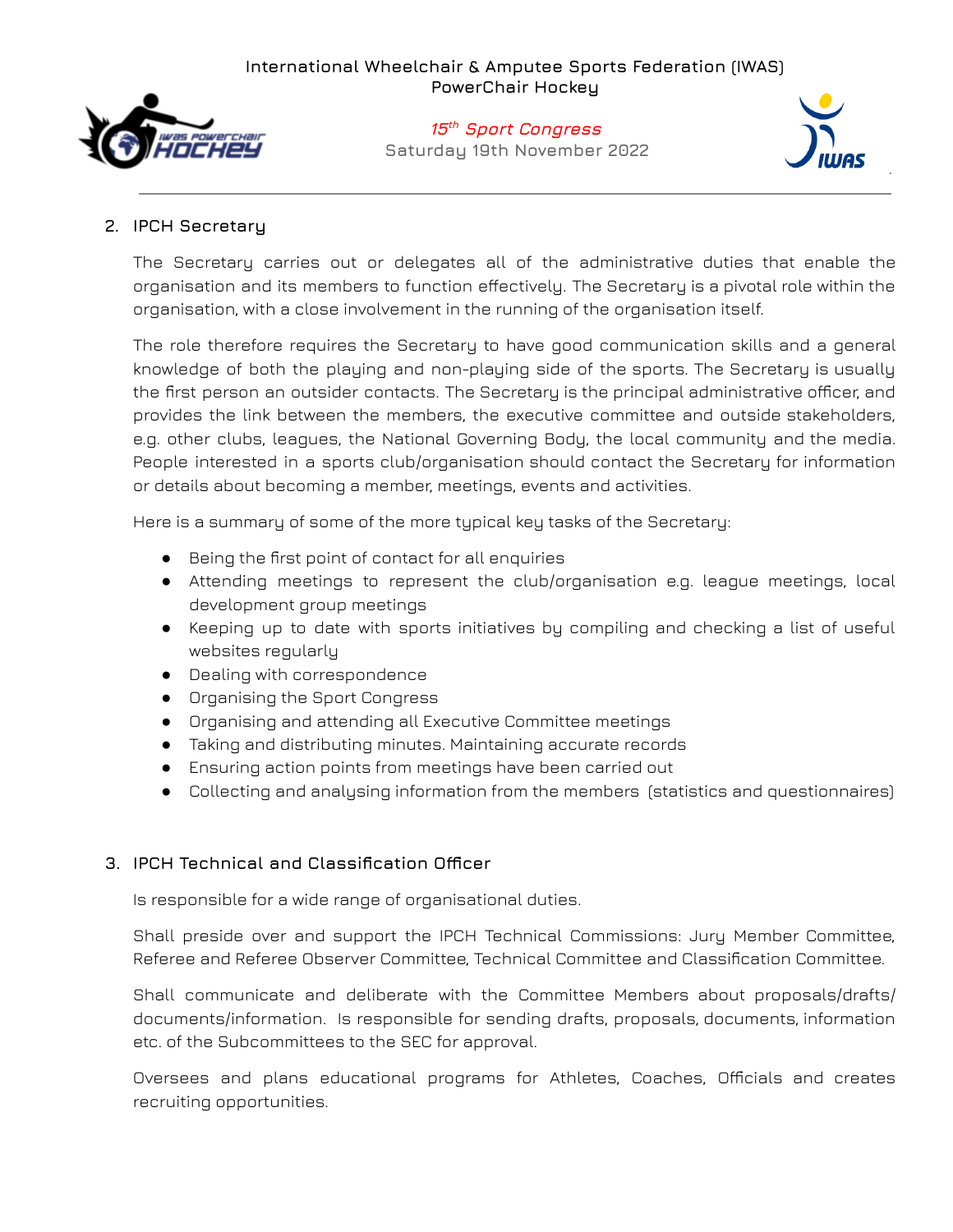

## **15 th Sport Congress Saturday 19th November 2022**



Is involved in all the educational and certification processes for Officials. Is involved in the education of Technical Delegates and works very closely with the Event and Competition Officier to make sure all the sanctioned events are correctly planned and executed.

Is responsible to appoint Officials for competition together with the Head of the relevant committees.

Has the final responsibility on rules and regulations and its application. Collects, analyses and discusses proposals and motions and takes care of the updates of the manuals, handbooks, and all IPCH technical documents. Make sure all the documents related to technical and classification aspects are periodically updated and available online.

Provides educational opportunities for all interested targets on different aspects.

Liaise with IWAS in regards of Anti Doping procedures and education., and make sure Anti Doping controls are carried out in compliance with all applicable rules and regulations.

Is required to be updated on all Antidoping, Classification and other technical aspects participating in conferences, surveys and meetings with other Parasport organisations and entities.

## **4. IPCH Event and Compétition Officier**

Is responsible for the bidding process for hosting a competition. Is responsible for organising the bidding steps and site inspection and presiding the decision process for the hosting of the different competitions / events.

Receives and analyses feasibility of all the IPCH Competitions including friendly matches, tournaments and developing events. Promotes the realisation of developing events and smaller competitions in between the main ones.

Is responsible for keeping the IPCH World Ranking system up to date.

Works together with the Technical and Classification Officer to ensure there will be enough opportunities for education and training oF Officials as well as with the Development Officer to ensure enough opportunities for development activities for newcomer Nations, players, coaches etc..

Together with the Technical and Classification Officer maintains the IPCH Statistics and competition docs up to date.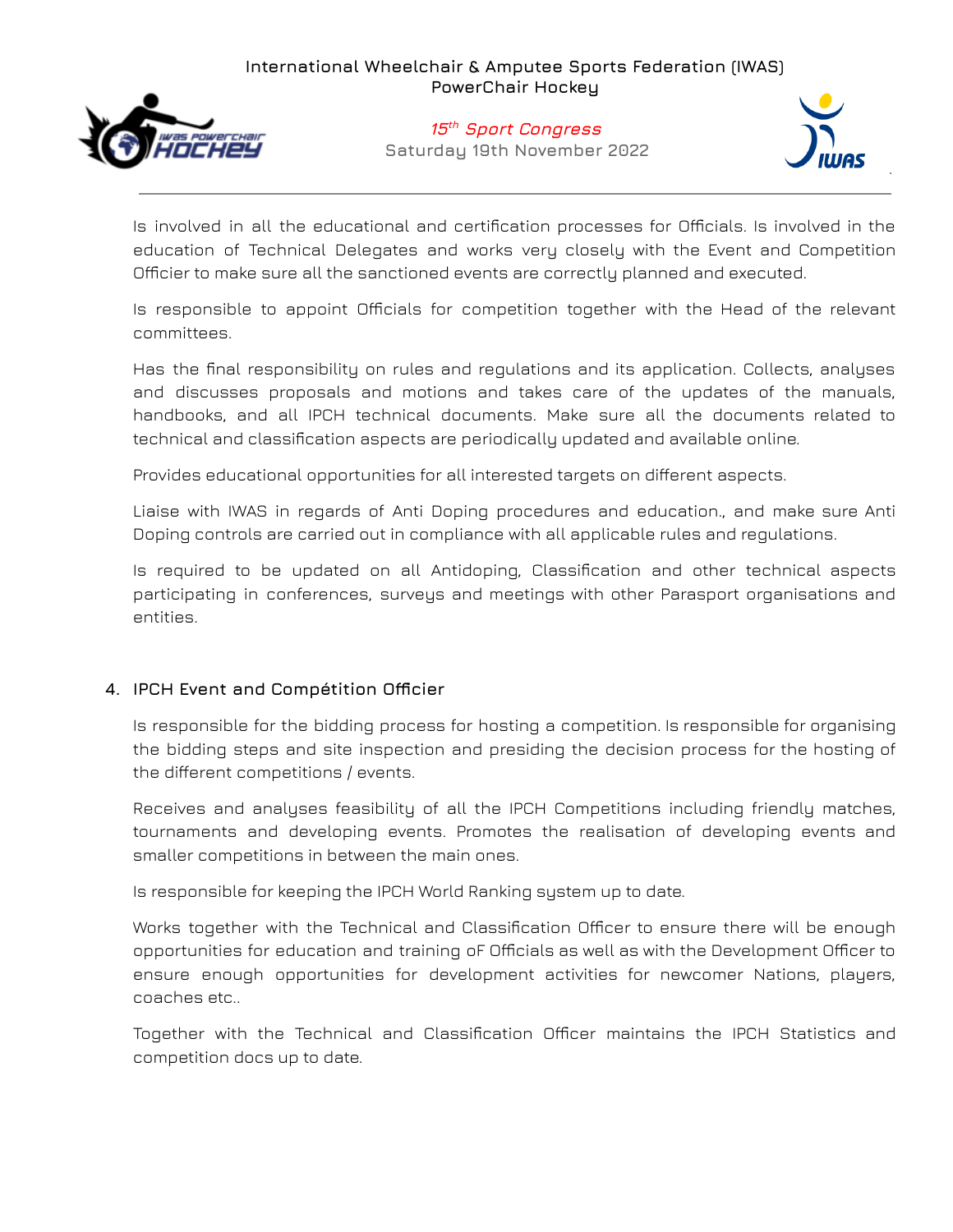

.

## **15 th Sport Congress Saturday 19th November 2022**



## **5. IPCH Development Officer**

Shall stimulate the development of international and national PCH and expand the network.

Make sure that everybody has the chance to take part in sport by ensuring that all sections of the community are aware of available activities and where they can go to get involved.

Is the primary contact for new Nations, players or coaches to start planning a club or a national movement in their Nation.

Liaise with IWAS to be able to connect Nations to the relevant IWAS Member organisation.

Works closely with the Communication officer, Technical- and Classification officer and other IPCH officers and committees relevant for producing promotional material and displays.

### **6. IPCH Communication & Marketing Officer**

Oversees all internal and external communications for IPCH, ensuring its message is consistent and engaging. Coordinate the Communication and Social Media Committee.

Aims to create and maintain positive relationships between the organisation and media outlets, such as newspapers and broadcasters. He or she may communicate with the media via news conferences, email, phone or in-person conversations.

Supports all the Committee to make sure the drafts and proposals are in line with the IPCH Brand identity

Monitors the use of IPCH logo from third parties.

Ensures visibility to Powerchair Hockey creating and sharing contents on all platforms (website, social media …) giving visibility to different activities and initiatives also those carried out on national level.

Develop and implement effective communication strategies to improve brand awareness. Create communication and marketing strategies for new initiatives,, launches, events, and competitions. Create promotional materials for marketing and media opportunities

Keeps the website up to date.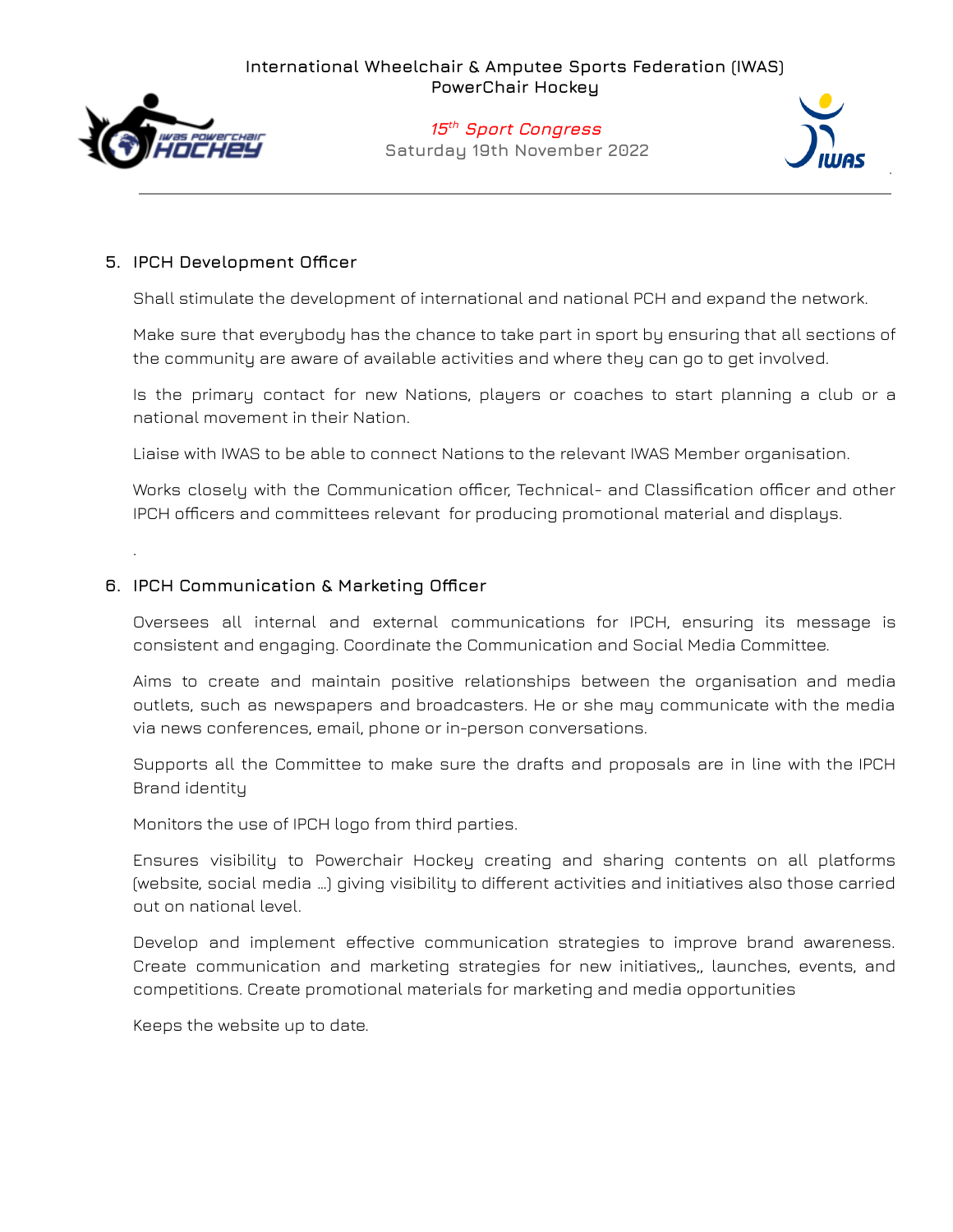

**15 th Sport Congress Saturday 19th November 2022**



## **7. IPCH Fundraising and Sponsorship Officer**

Sourcing new supporters, donations, event attendees and generating sponsorships

Develops and project manages application for funding and sponsoring

Identifies and suggests fundraising and sponsorship opportunities for IPCH

In conjunction with the SEC develops sponsorship agreements

## **Requirements and provisions:**

In addition to a willingness and enthusiasm to be an active participant of a working team, the candidates must:

- Have an official mandate by the relevant National Organisation within IWAS membership
- be at least 21 years old.
- be able to communicate in english (written and spoken)

It is not compatible to be a member of the IPCH Sport Executive Committee and at the same time hold the Presidency of the National Organisation of Sports for Disabled of one's nation.

Each member nation of the IWAS may nominate candidates only from its own nation, for a maximum of three (3) of the mentioned positions.

The IPCH Sport Executive Committee may nominate candidates from any nation for the mentioned positions.

Candidates to become members of the IPCH Sport Executive Committee can present themselves to a maximum of three (3) positions.